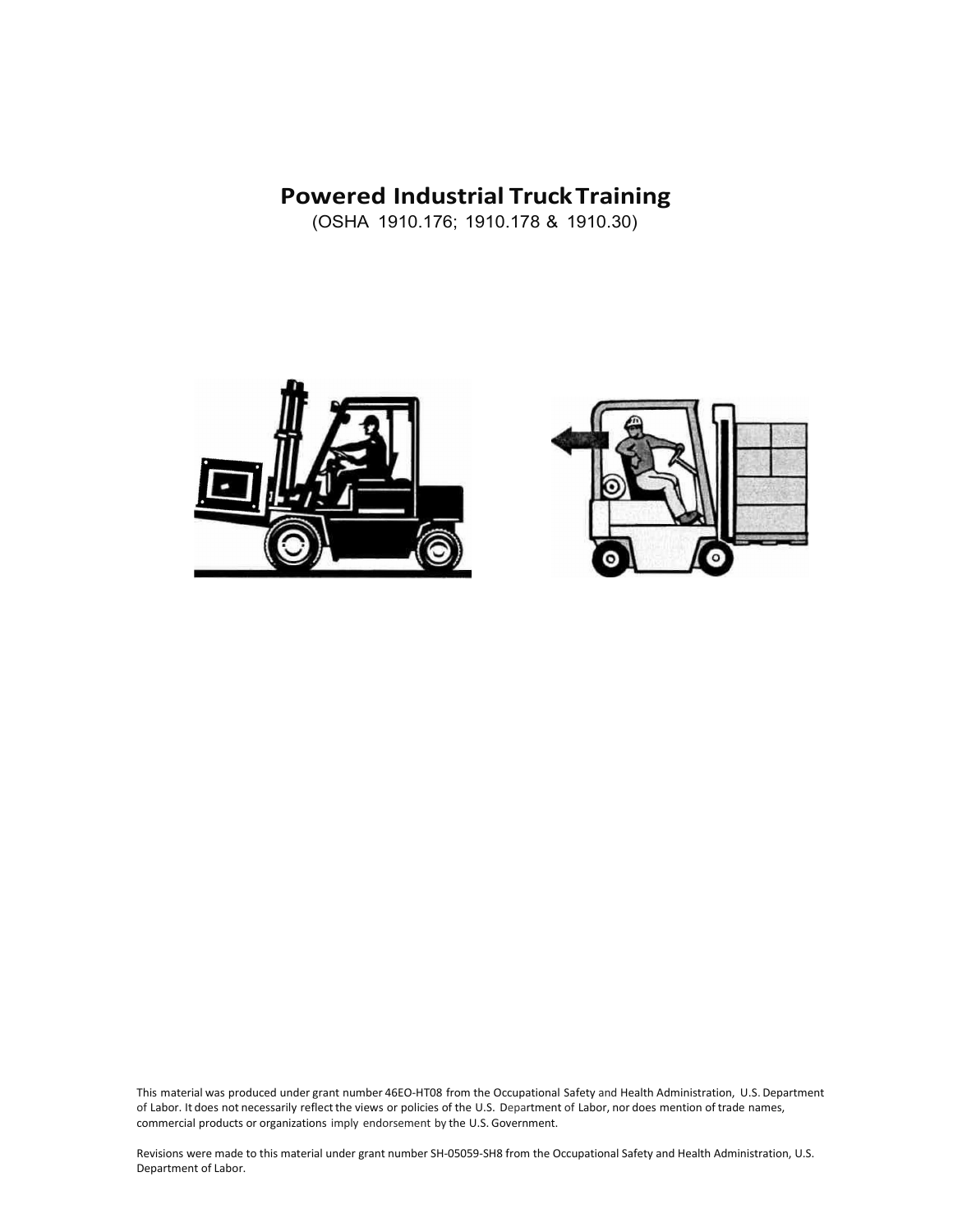# Powered Industrial Trucks

### TRAVEL SPEEDS

- 1. Internal Combustion Lift Trucks........Top Speed 9 MPH (13' Per Second)
- 2. Electric Lift Trucks...............................Top Speed 6 MPH (10' Per Second)
- 3. Walker Pallet Trucks........................Top Speed 3 MPH (5' Per Second)

### STOPPING DISTANCE

#### BRAKEAPPLIED DISTANCE TRAVELED:

- 1. Internal Combustion Lift Trucks….15-17 FT
- 2. Electric Lift Trucks…………………8-12 FT
- 3. Walker Pallet Trucks………………4-6 FT

### TOTAL STOPPING DISTANCE:

- 1. Internal Combustion Lift Trucks………30 FT
- 2. Electric Lift Trucks…………………………..20 FT
- 3. Walker Pallet Trucks……………………….10 FT
	- Note: \*Expect the unexpected from pedestrians and other P.l.T.'s.
		- \* Most plants share the aislesfor both PIT's and pedestrians.
		- \* Storage at cross-aisles obstruct your view slow down & sound horn!
		- \* Pedestriansthink ifthey see you, youmustseethem......FALSE!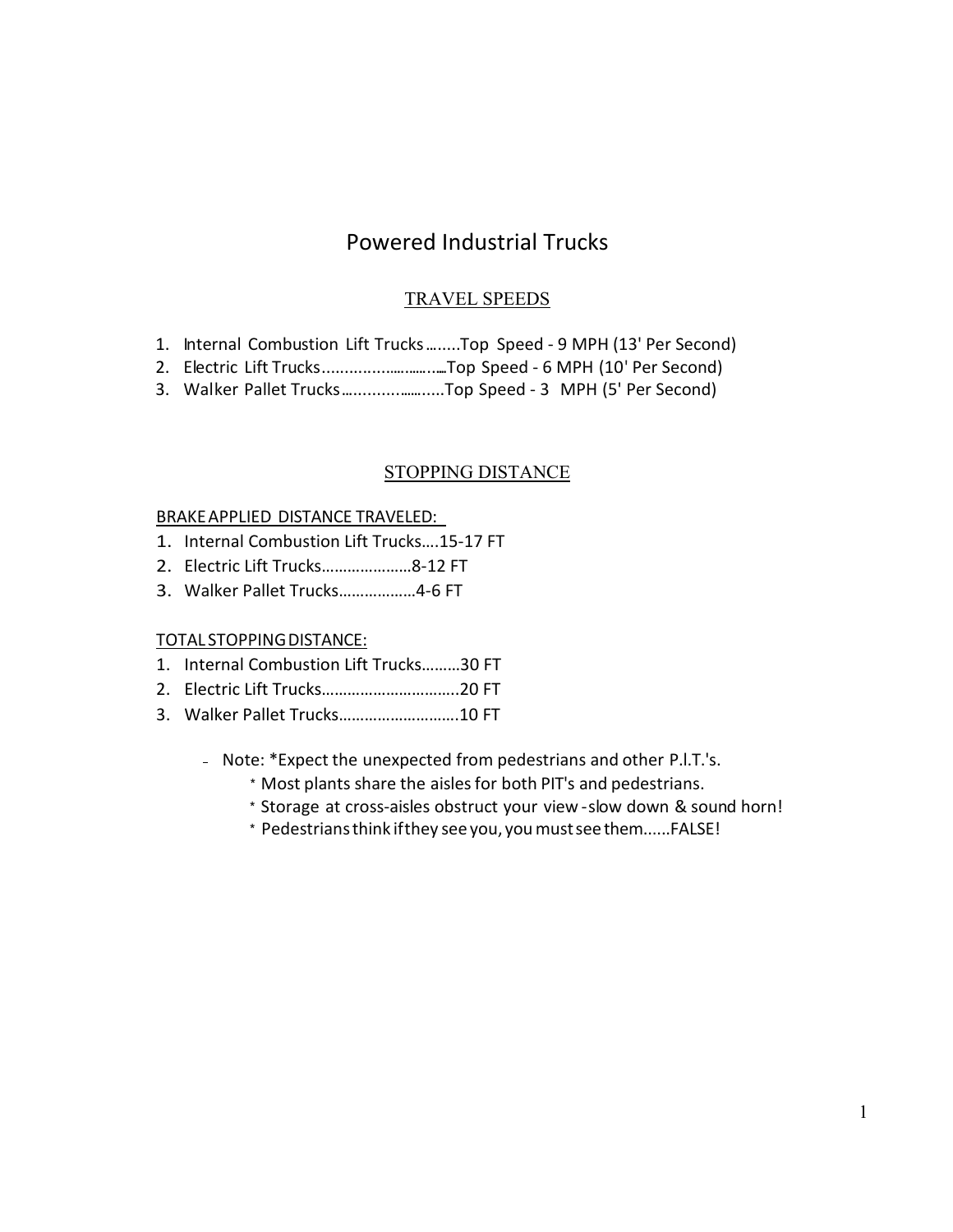# Forklift Checklist

|                          | Employee : _____________________________ Date:______________ Time: _____      |
|--------------------------|-------------------------------------------------------------------------------|
|                          | 1. Shows familiarity with truck controls.                                     |
|                          | 2. Arms, legs, head and inside running lines of the Powered Industrial Truck. |
|                          | 3. Slowed down at intersections.                                              |
|                          | 4. Sounded horn at intersections.                                             |
|                          | 5. Obeyed signs.                                                              |
|                          | 6. Kept a clear view of direction of travel.                                  |
|                          | 7. Turned corners correctly and was aware of rear end swing.                  |
|                          | 8. Yielded to pedestrians.                                                    |
|                          | 9. Drove under control and within proper traffic aisles.                      |
|                          | 10. Approached load properly.                                                 |
|                          | 11. Lifted load properly.                                                     |
|                          | 12. Maneuvered properly.                                                      |
| $\overline{\phantom{a}}$ | 13. Traveled with load at proper height.                                      |
|                          | 14. Lowered load smoothly/slowly.                                             |
|                          | 15. Stops smoothly/completely.                                                |
|                          | 16. Load balanced properly.                                                   |
|                          | 17. Forks under load all the way.                                             |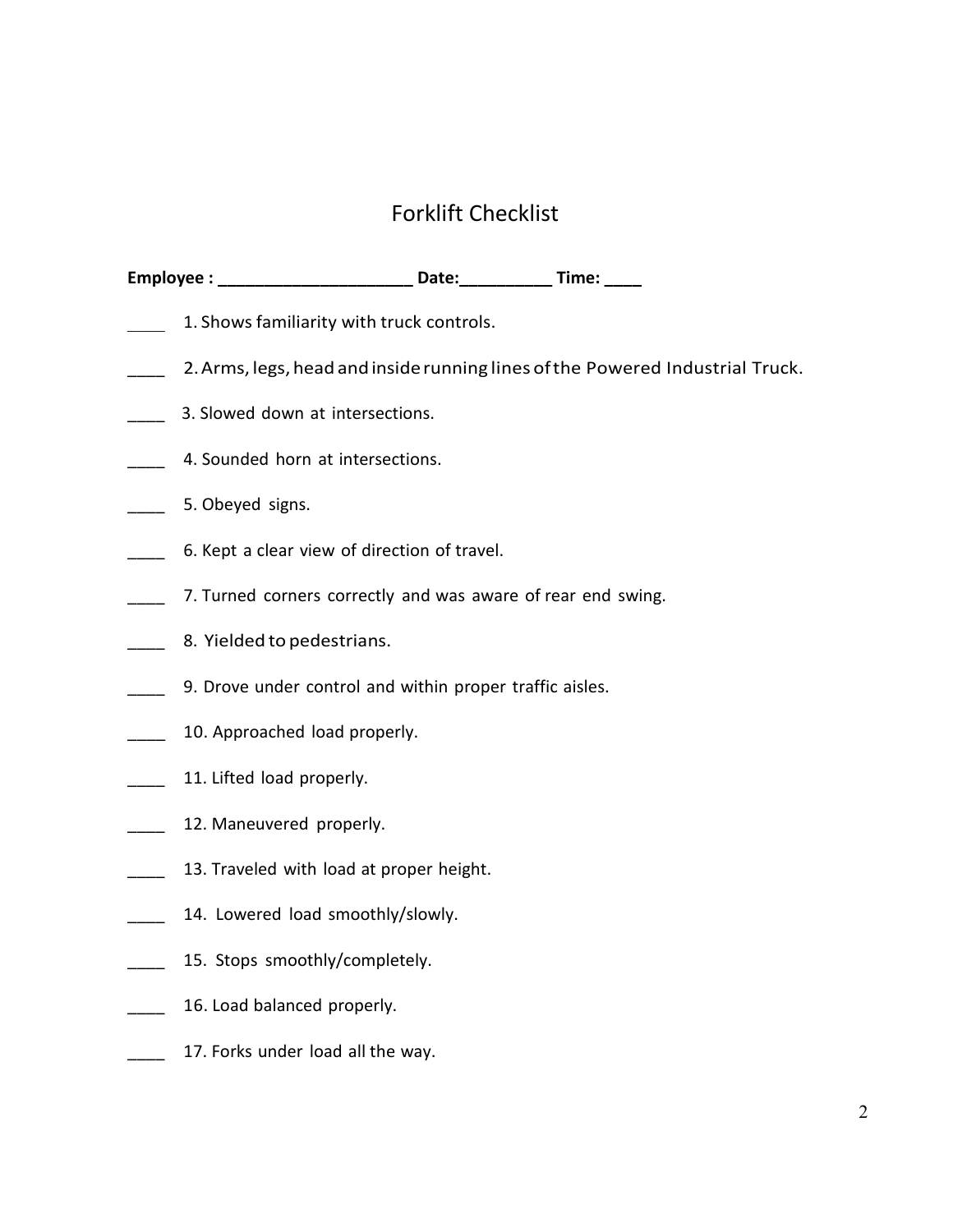- 18. Carried parts/stock in approved containers.
- \_\_\_\_ 16. Checked bridgeplates/ramps.
- 17. Placed loads within marked area.
- \_\_\_\_ 18. Stacked loads evenly and neatly.
- **19. Drove backward when required.**
- 20. Checked load weights.
- **\_\_\_\_** 21. Unattended lift, forks, controls neutralized and shut off.
- **22. Followed proper instructions for checklist at beginning of shift.**

Rating:\_\_\_\_\_\_\_\_\_\_\_\_\_\_\_\_\_\_\_\_\_\_\_\_\_\_\_\_\_\_\_\_\_\_\_\_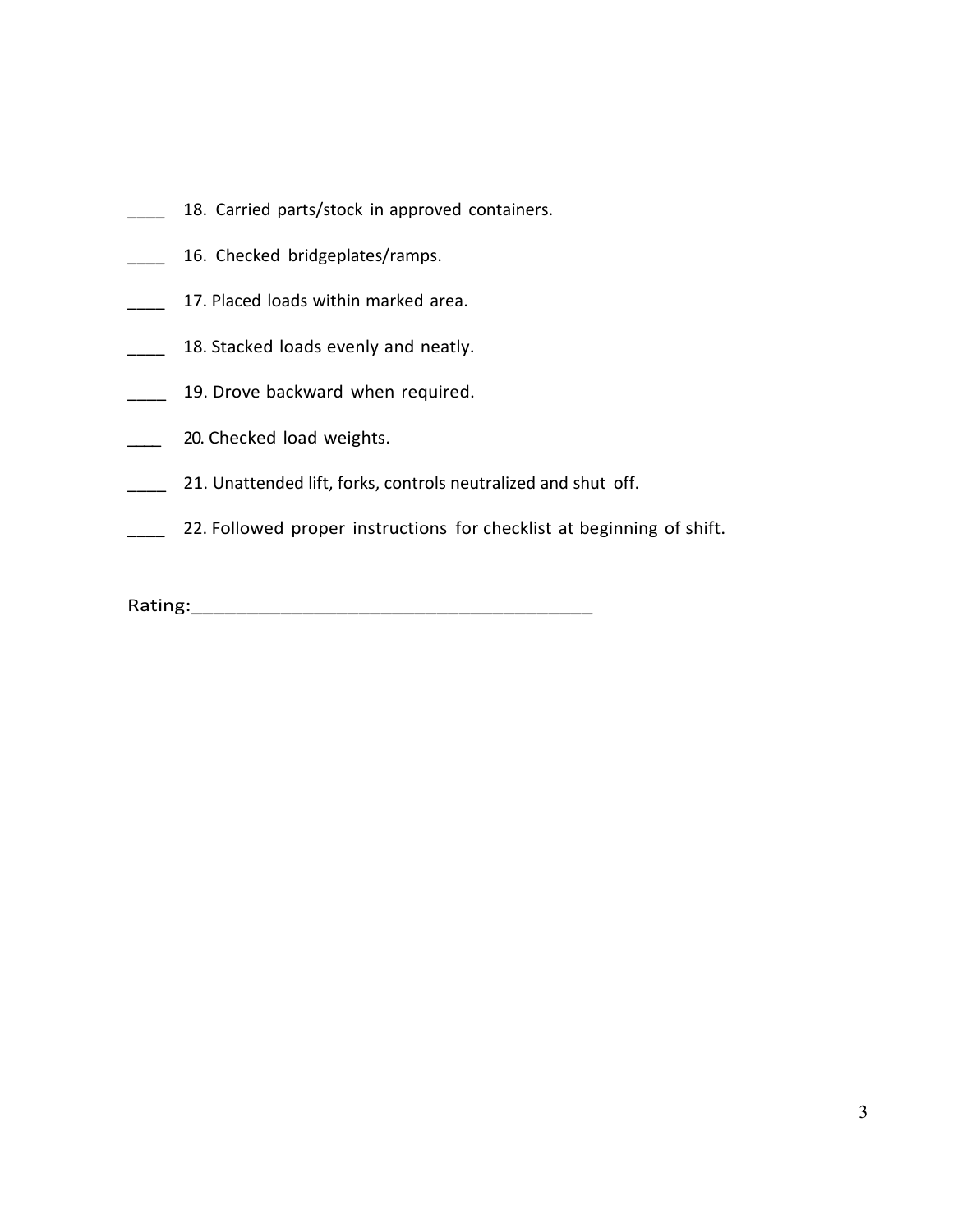# **1910.178 Powered industrial trucks**

#### (l)(1) **(l) Operator training**

through (7)

(1) *Safe Operation.*

## **1910.178(l)(1)(ii)**

Prior to permitting an employee to operate a powered industrial truck (except for training purposes), the employer shall ensure that each operator has successfully completed the training required by this paragraph (l), except as permitted by paragraph (l)(5).

# **1910.178(l)(2)**

*Training program implementation*.

### **1910.178(l)(2)(i)**

Trainees may operate a powered industrial truck only:

### **1910.178(l)(2)(i)(A)**

Under the direct supervision of persons who have the knowledge, training, and experience to train operators and evaluate their competence; and

### **1910.178(l)(2)(i)(B)**

Where such operation does not endanger the trainee or other employees.

### **1910.178(I)(2)(iii)**

Training shall consist of a combination of formal instruction (e.g., lecture, discussion, interactive computer learning, video tape, written material), practical training (demonstrations performed by the trainer and practical exercises performed by the trainee), and evaluation of the operator's performance in the workplace.

### **1910.178(I)(2)(iii)**

All operator training and evaluation shall be conducted by persons who have the knowledge, training, and experience to train powered industrial truck operators and evaluate their competence.

### **1910.178(I)(3)**

*Training program content*. Powered industrial truck operators shall receive initial training in the following topics, except in topics which the employer can demonstrate are not applicable to safe operation of the truck in the employer's workplace.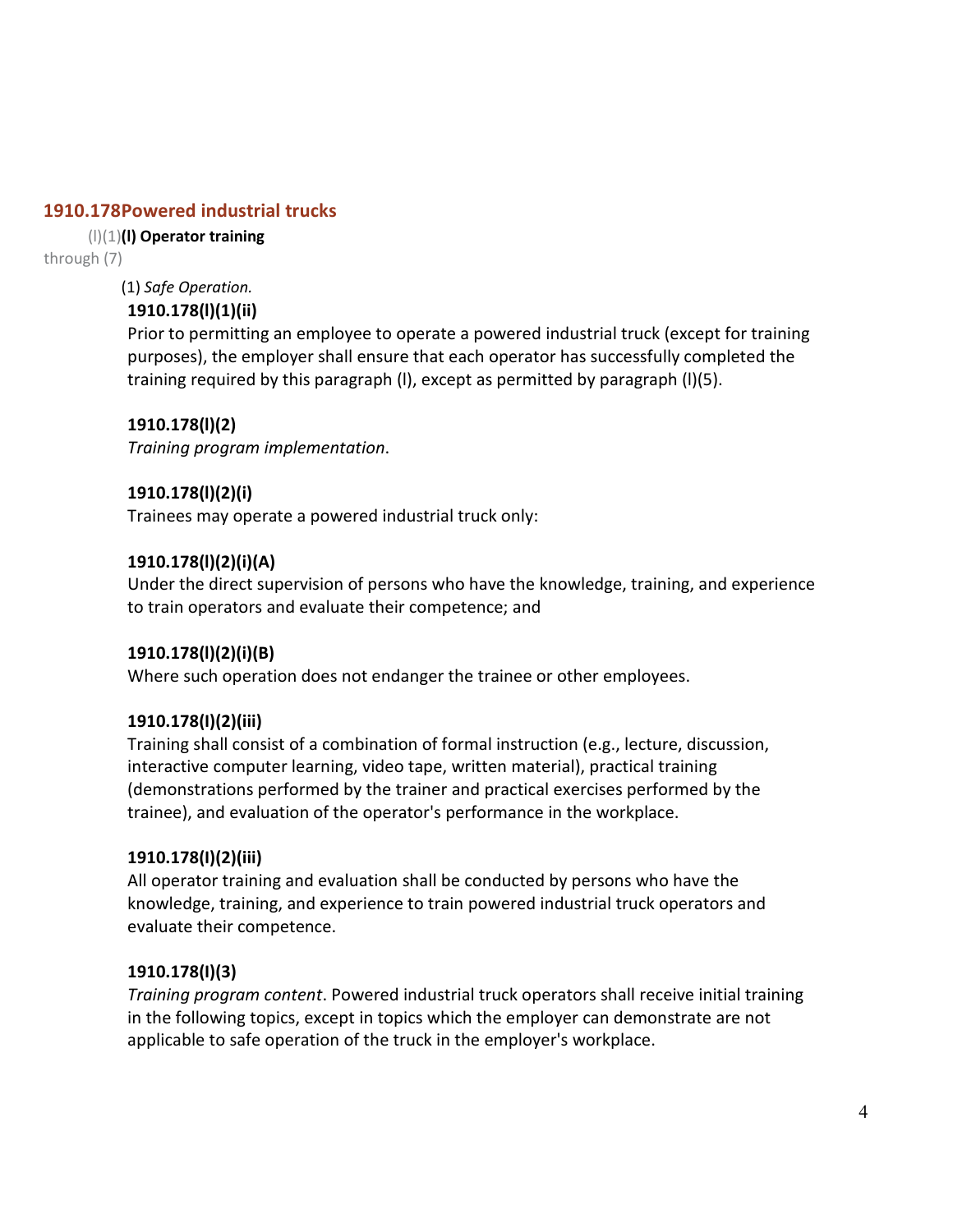**1910.178(I)(3)(i)**

Truck-related topics:

#### **1910.178(l)(3)(i)(A)**

Operating instructions, warnings, and precautions for the types of truck the operator will be authorized to operate;

**1910.178(l)(3)(i)(B)**

Differences between the truck and the automobile;

### **1910.178(l)(3)(i)(C)**

Truck controls and instrumentation: where they are located, what they do, and how they work;

**1910.178(l)(3)(i)(D)** Engine or motor operation;

**1910.178(l)(3)(i)(E)** Steering and maneuvering;

**1910.178(l)(3)(i)(F)** Visibility (including restrictions due to loading);

### **1910.178(l)(3)(i)(G)**

Fork and attachment adaptation, operation, and use limitations;

**1910.178(l)(3)(i)(H)** Vehicle capacity;

**1910.178(l)(3)(i)(I)** Vehicle stability;

**1910.178(l)(3)(i)(J)** Any vehicle inspection and maintenance that the operator will be required to perform;

**1910.178(l)(3)(i)(K)** Refueling and/or charging and recharging of batteries;

**1910.178(l)(3)(i)(L)** Operating limitations;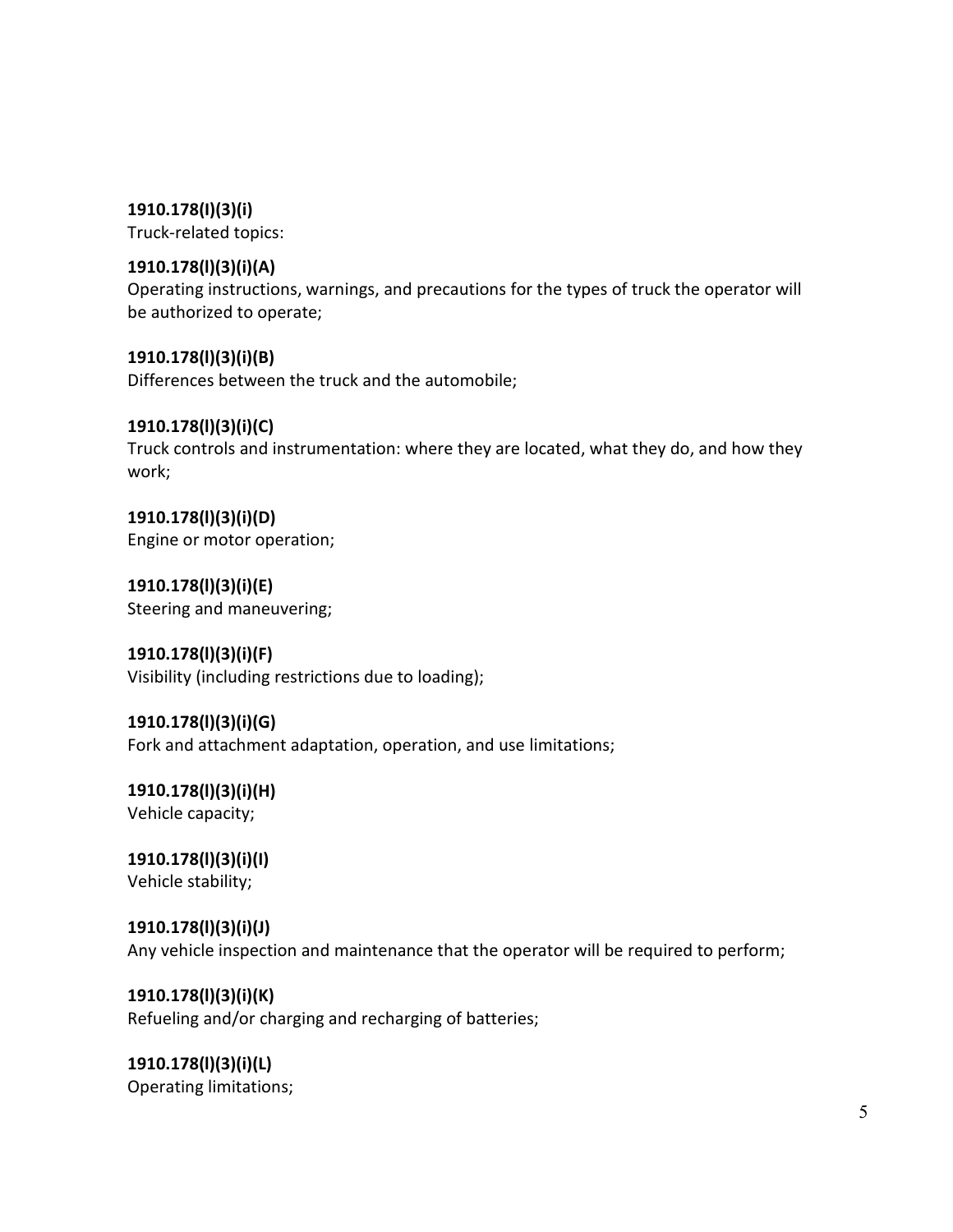#### **1910.178(I)(3)(i)(M)**

Any other operating instructions, warnings, or precautions listed in the operator's manual for the types of vehicle that the employee is being trained to operate.

**[1910.178\(l\)\(3\)\(ii\)](https://www.osha.gov/pls/oshaweb/owalink.query_links?src_doc_type=STANDARDS&src_unique_file=1910_0178&src_anchor_name=1910.178(l)(3)(ii))** Workplace-related topics:

**1910.178(l)(3)(ii)(A)** Surface conditions where the vehicle will be operated;

**1910.178(l)(3)(ii)(B)** Composition of loads to be carried and load stability;

**1910.178(l)(3)(ii)(C)** Load manipulation, stacking, and unstacking;

**1910.178(l)(3)(ii)(D)** Pedestrian traffic in areas where the vehicle will be operated;

**1910.178(l)(3)(ii)(E)** Narrow aisles and other restricted places where the vehicle will be operated;

**1910.178(l)(3)(ii)(F)** Hazardous (classified) locations where the vehicle will be operated;

**1910.178(l)(3)(ii)(G)** Ramps and other sloped surfaces that could affect the vehicle's stability;

#### **1910.178(l)(3)(ii)(H)**

Closed environments and other areas where insufficient ventilation or poor vehicle maintenance could cause a buildup of carbon monoxide or diesel exhaust;

#### **1910.178(l)(3)(ii)(I)**

Other unique or potentially hazardous environmental conditions in the workplace that could affect safe operation.

**1910.178(l)(3)(iii)**

The requirements of this section.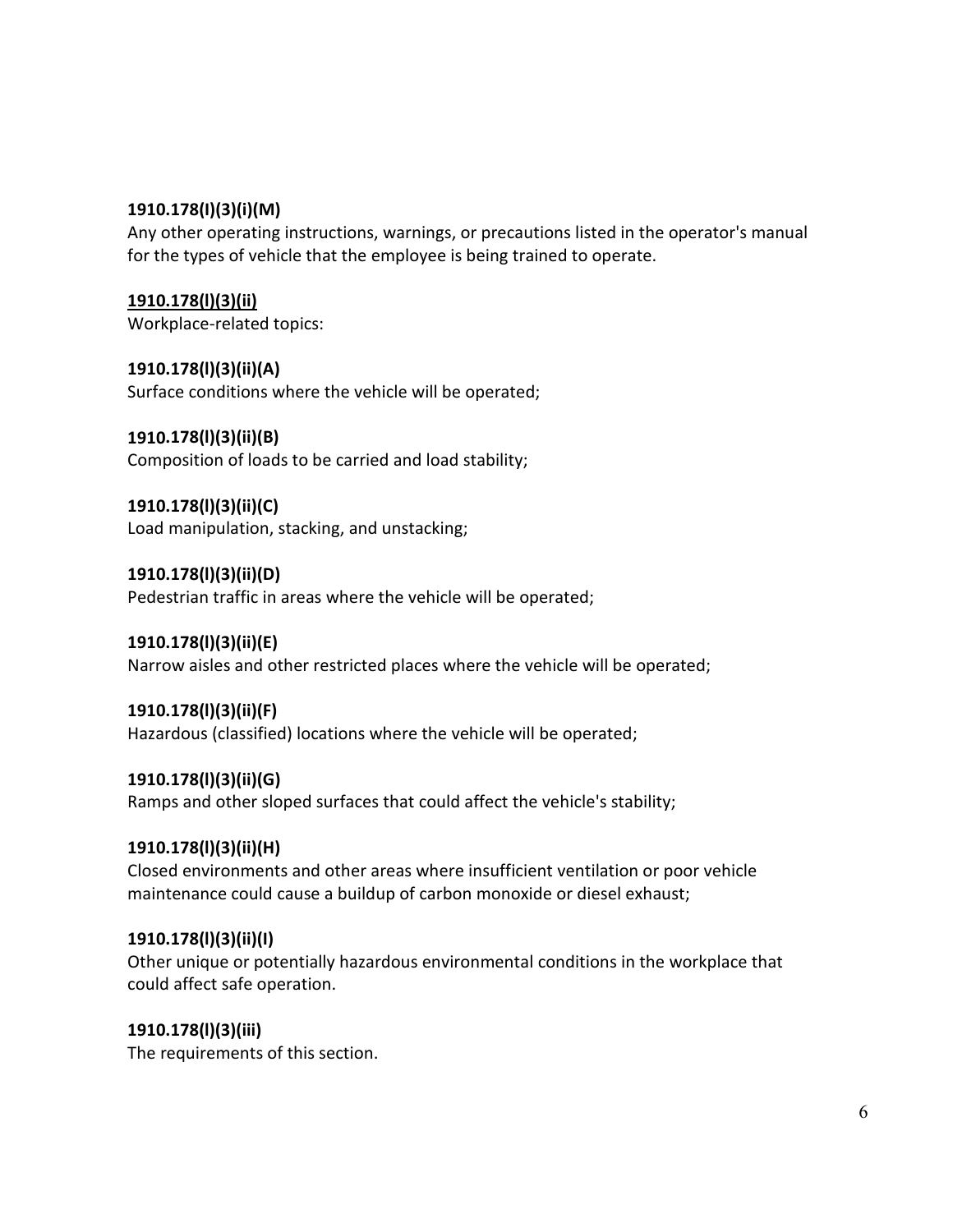# **1910.178(l)(4)**

*Refresher training and evaluation*.

# **1910.178(l)(4)(i)**

Refresher training, including an evaluation of the effectiveness of that training, shall be conducted as required by paragraph (l)(4)(ii) to ensure that the operator has the knowledge and skills needed to operate the powered industrial truck safely.

### **1910.178(l)(4)(ii)**

Refresher training in relevant topics shall be provided to the operator when:

# **1910.178(l)(4)(ii)(A)**

The operator has been observed to operate the vehicle in an unsafe manner;

# **1910.178(l)(4)(ii)(B)**

The operator has been involved in an accident or near-miss incident;

# **1910.178(l)(4)(ii)(C)**

The operator has received an evaluation that reveals that the operator is not operating the truck safely;

### **1910.178(l)(4)(ii)(D)**

The operator is assigned to drive a different type of truck; or

### **1910.178(l)(4)(ii)(E)**

A condition in the workplace changes in a manner that could affect safe operation of the truck.

### **1910.178(l)(4)(iii)**

An evaluation of each powered industrial truck operator's performance shall be conducted at least once every three years.

# **1910.178(l)(5)**

*Avoidance of duplicative training*. If an operator has previously received training in a topic specified in paragraph (l)(3) of this section, and such training is appropriate to the truck and working conditions encountered, additional training in that topic is not required if the operator has been evaluated and found competent to operate the truck safely.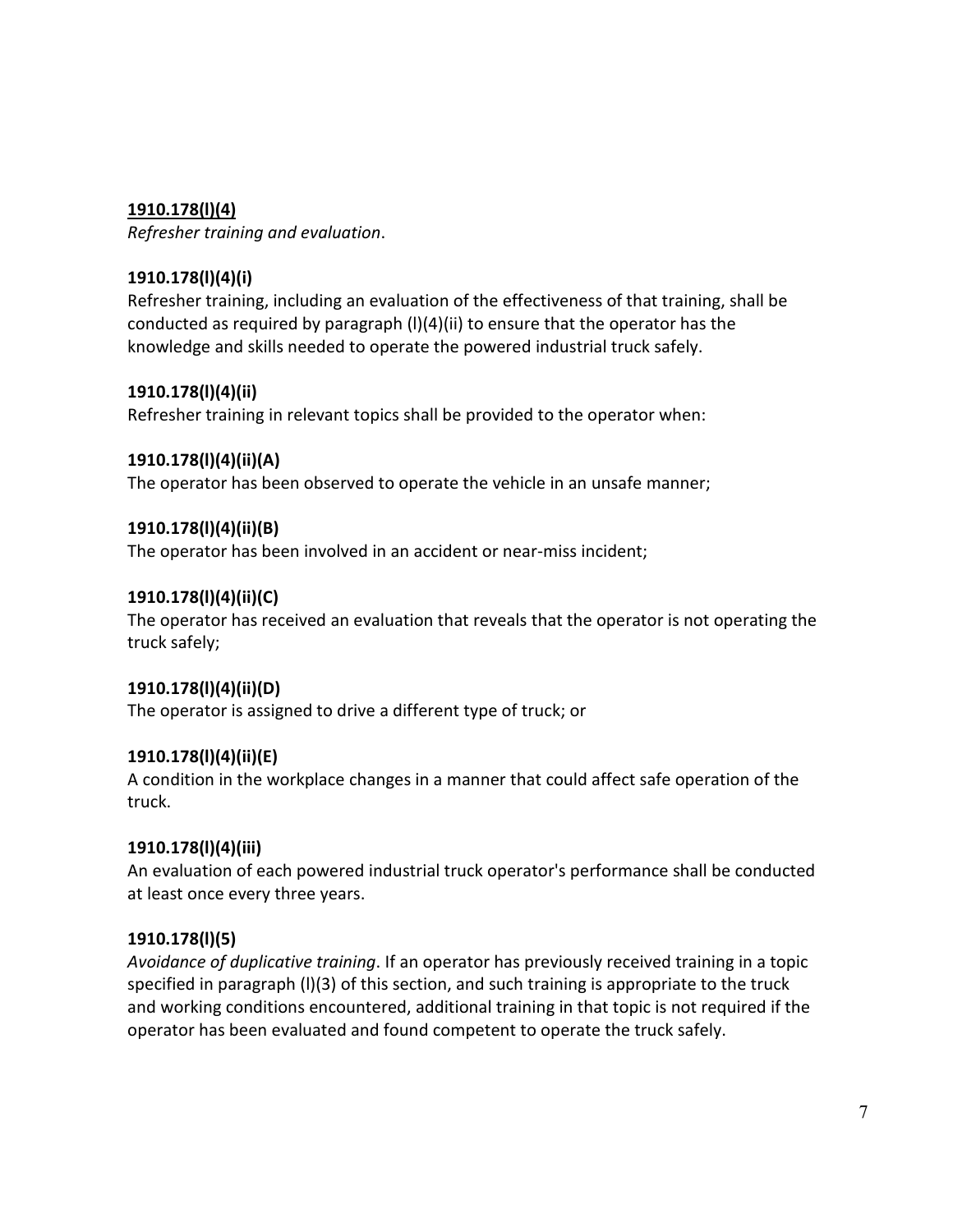### **1910.178(l)(6)**

*Certification*. The employer shall certify that each operator has been trained and evaluated as required by this paragraph (l). The certification shall include the name of the operator, the date of the training, the date of the evaluation, and the identity of the person(s) performing the training or evaluation.

# **1910.178(l)(7)**

*Dates*. The employer shall ensure that operators of powered industrial trucks are trained, as appropriate, by the dates shown in the following table.

| If the employee was<br>hired: | The initial training and evaluation of that employee must be<br>completed: |
|-------------------------------|----------------------------------------------------------------------------|
| Before December 1,<br>1999    | By December 1, 1999.                                                       |
| After December 1, 1999        | Before the employee is assigned to operate a powered industrial<br>truck.  |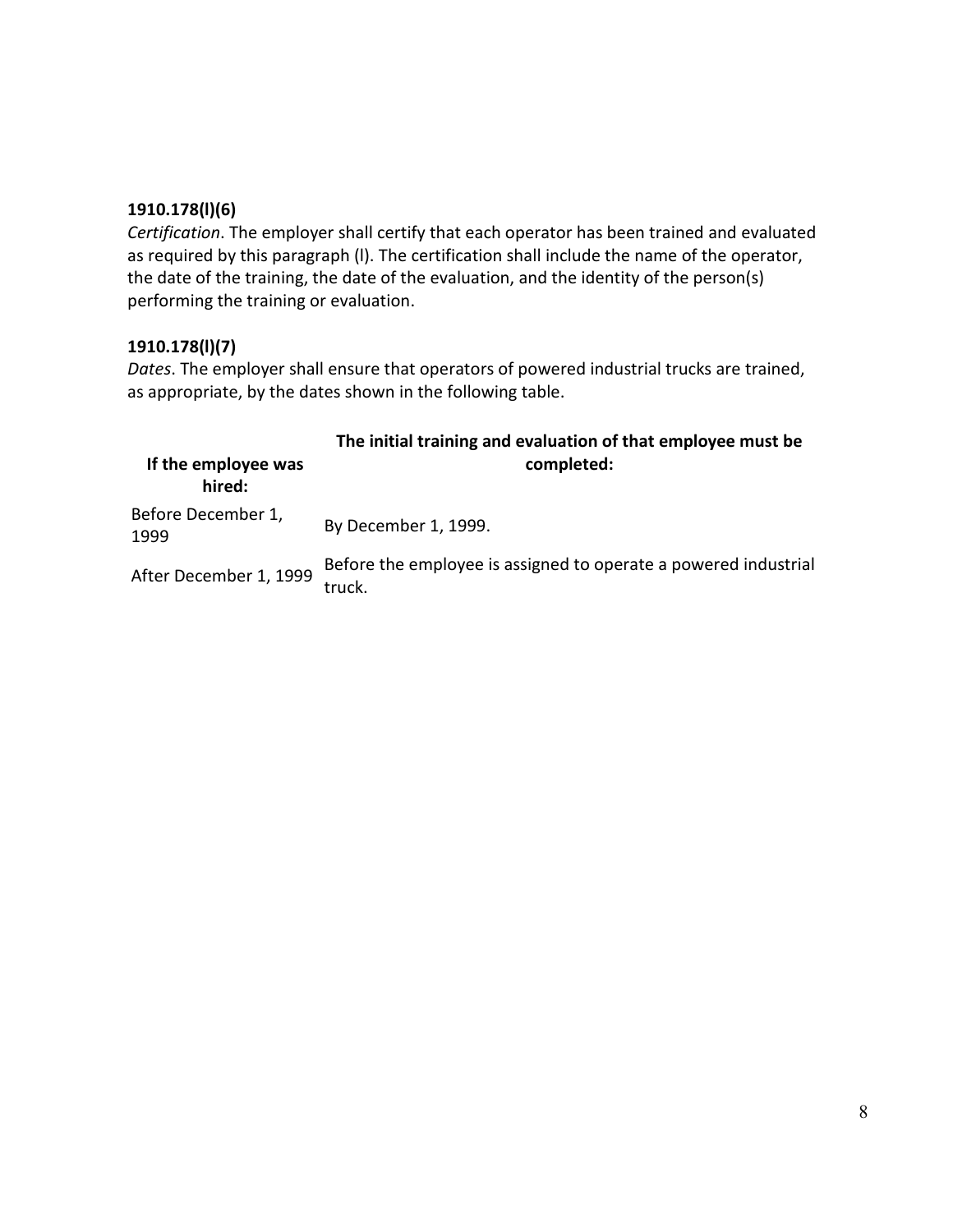# Operators' Rules of the Road

These general rules apply to all operators of a Powered Industrial Truck (P.l.T.). These rules are a reflection of the PIT OSHA Standard.

# 1910.178 Requirements:

#### **General Requirements**

- Shall meet the design and construction requirements of ANSI 856.1-1969
- Modifications and additions to PIT shall not be done by the customer without prior written approval of the manufacturer of the PIT
- User shall see that all nameplates and markings are in place and maintained in a legible condition

#### **Designations**

- There are 11 different designations for types of PIT's
- These let you know how each one is constructed and their safeguards.

#### **Designated Locations**

• Guides you to the minimum type PIT to use in that area

### **Safety Guards**

- Overhead guard required to protect from falling small packages
- Vertical backrest required to protect PIT Operator from packages falling into drivers' compartment

### **Changing and Charging storage batteries**

- Located in designated area for that purpose
- Eyewash/shower
- Fire protection
- Adequate ventilation for dispersal of fumes from gassing batteries
- Conveyor, hoist or equivalent material handling equipment shall be provided for handling batteries
- Reinstalled batteries shall be properly positioned and secured in the truck
- Means provided for handling acid shall be provided (carboy or siphon) and never pour water into acid
- Check vent caps-are they there and properly working
- Keep anything that may spark away from the uncovered battery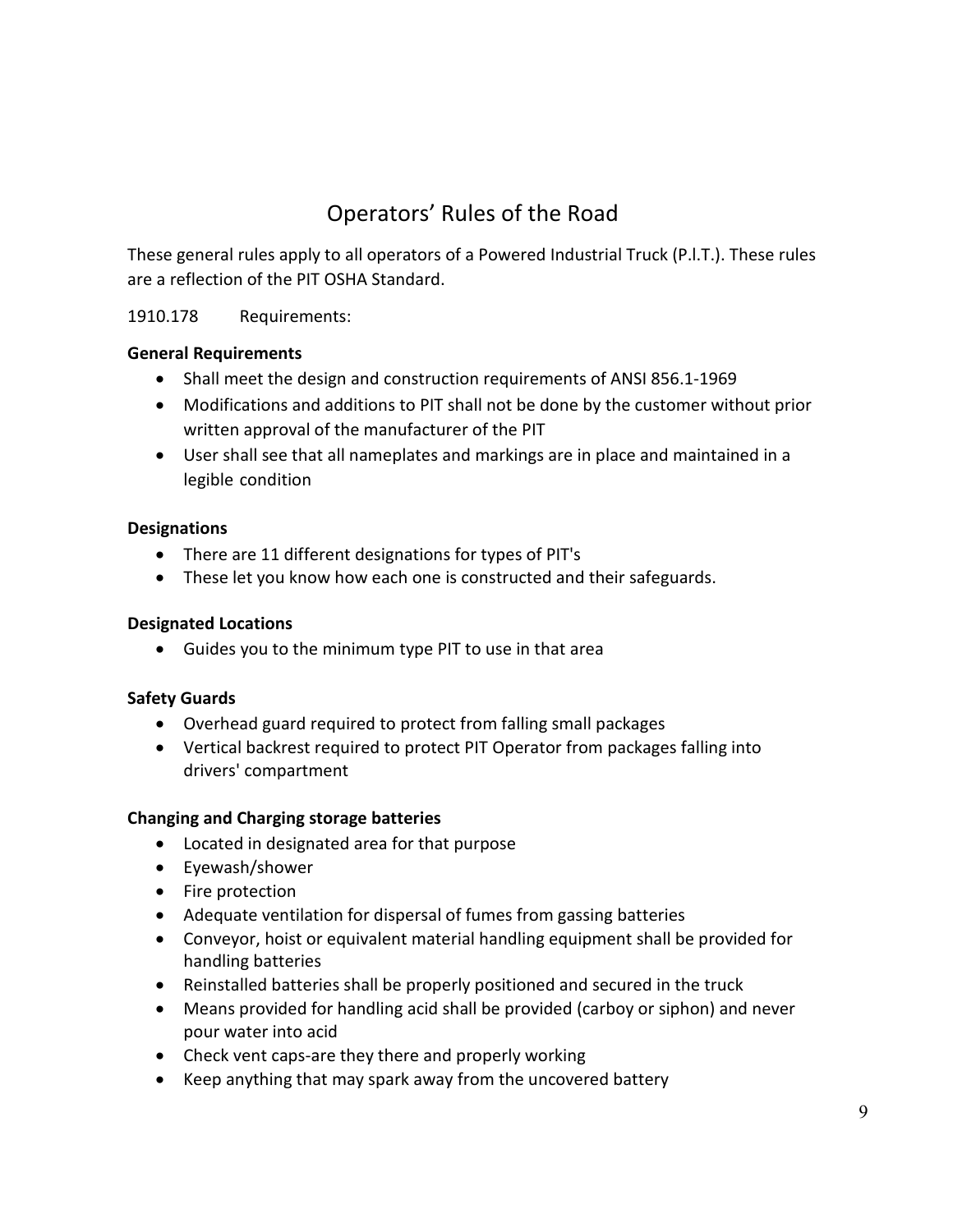#### **Lighting for operating areas**

• Forklift shall be equipped with directional lighting if the general lighting is less than 2 lumens per square foot

### **Control of noxious gases and fumes**

• Concentration levels of carbon monoxide gas created by the PIT shall not exceed the Permissible Exposure Limits (PEL) which is 50 ppm

#### **Dockboards (bridge plates)**

- Know the capacity of the dockplates
- Never exceed the capacity
- Make sure securely in place

### **Trucks/railroad cars**

- Wheel chocks in place and tractor brakes set before driving into the trailer
- Fixed nose jacks in place to prevent upending of the trailer when tractor not attached to trailer

### **Operator Training**

### **Truck operations**

- Shall not be driven up to anyone standing in front of a bench or fixed object
- No person shall be allowed to stand or pass under raised forks loaded or unloaded
- No passengers
- Arms and legs inside running line of the PIT
- Forks shall be fully lowered, controls neutralized, power shut off and brakes set before getting off the PIT
- Maintain safe distance from edge of ramps and other elevated docks or platforms
- The flooring of trucks, trailers and railroad cars shall be checked for breaks and weakness before they are driven into
- Know the height of your PIT and the ceiling height where you may be traveling
- Fire aisles, access to stairways and fire equipment shall be kept clear

### **Traveling**

• All plant traffic regulations shall be observed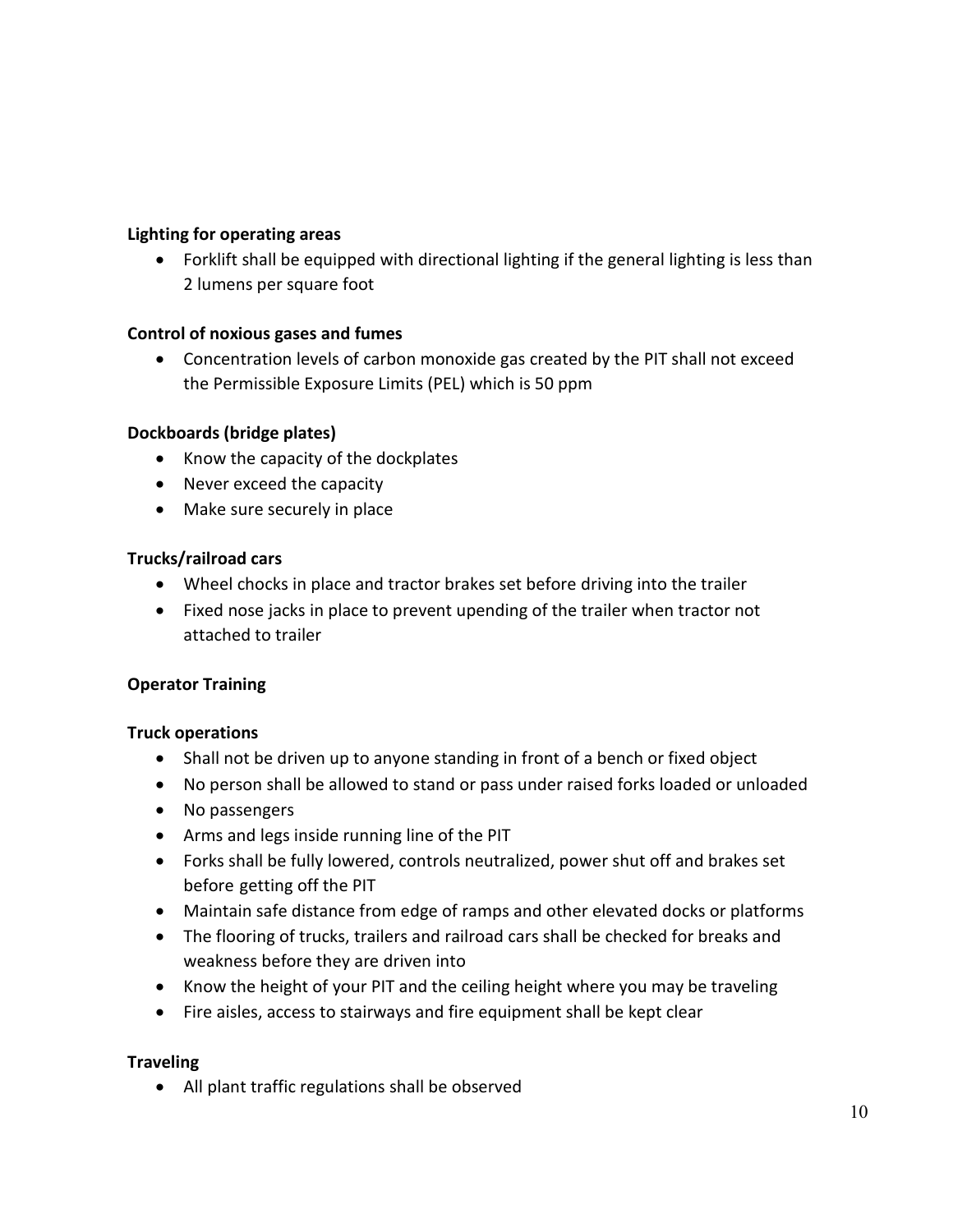- Maintain three (3) truck lengths from the truck ahead
- Keep PIT under control at all times
- Slow down and sound horn at cross aisles and where vision is obstructed
- Drive with load trailing when clear view of forward travel is obstructed
- The driver shall be required to look in the direction of and keep a clear view of the path of travel
- Stunt driving and horseplay shall not be permitted
- Slow down while negotiating turns

#### **Loading**

- Only stable and safely arranged loads shall be handled
- Only loads within the rated capacity of the PIT shall be handled
- Long/high loads shall be adjusted if it affects capacity
- Place forks as far as possible under load
- Tilting forward prohibited when raised except to pickup load

#### **Operation of the PIT**

• If, at any time, a PIT is found to be in need of repair, defective or in any way unsafe the PIT shall be taken out of service until repaired

### **Maintenance of PIT**

- Repairs must be made by authorized personnel
- All parts of any PIT requiring replacement shall be with parts equivalent, as to safety, with those used in the original design.
- Additional counterweighting of PITs shall not be done unless approved by the PIT manufacturer
- PITs inspection must be done at least daily. Where they are used on a round-theclock basis the inspection must be done on all three shifts